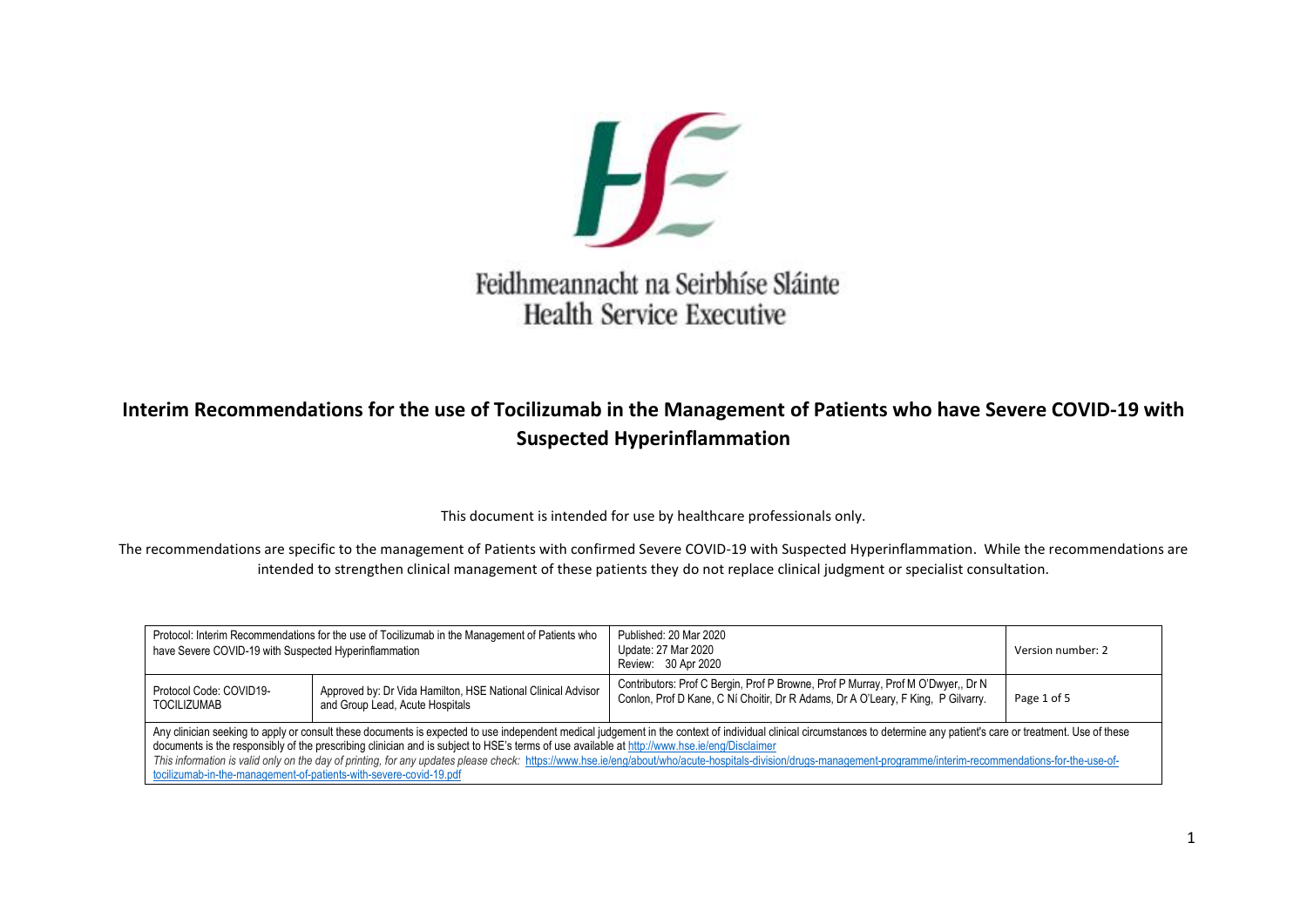### **Summary statement regarding the use of tocilizumab in the management of patients who have severe COVID19 with suspected hyperinflammation**

*A formal Evidence Review has been conducted to assess the potential efficacy of tocilizumb in COVID-19. The evidence presented here is current as of 24th March 2020. This is a rapidly evolving area with emerging evidence accruing on a continual basis. Data from real world experience and associated updated evidence will be considered for inclusion in updated versions of this document.*

- 1. Tocilizmab is an experimental medicine in the context of the management of severe COVID-19 disease. It should only be considered in patients with a care plan that includes a full range of critical care support and severe COVID-19 with suspected hyperinflammation. It should only be prescribed following multidisciplinary input and a consultant decision (see Treatment Criteria).
- 2. Cytokine release syndrome (CRS), also termed hyperinflammation<sup>1</sup>, is a complication of COVID-19 and is associated with high morbidity.
- 3. Early identification of hyperinflammation in COVID-19 patients is essential. Serial monitoring of ferritin, C-Reactive Protein, fibrinogen, D-dimers and other inflammatory markers may identify hyperinflammation and allow early intervention.
- 4. The evidence continues to emerge for the use of tocilizumab in this setting and therefore every effort should be made to collect relevant clinical outcomes. Each hospital should have a designated a member of staff to co-ordinate tocilizumab prescription and registry data.

 $\overline{\phantom{a}}$ 

 $1$  Note: The terms CRS and hyperinflammation are used interchangeably in this document.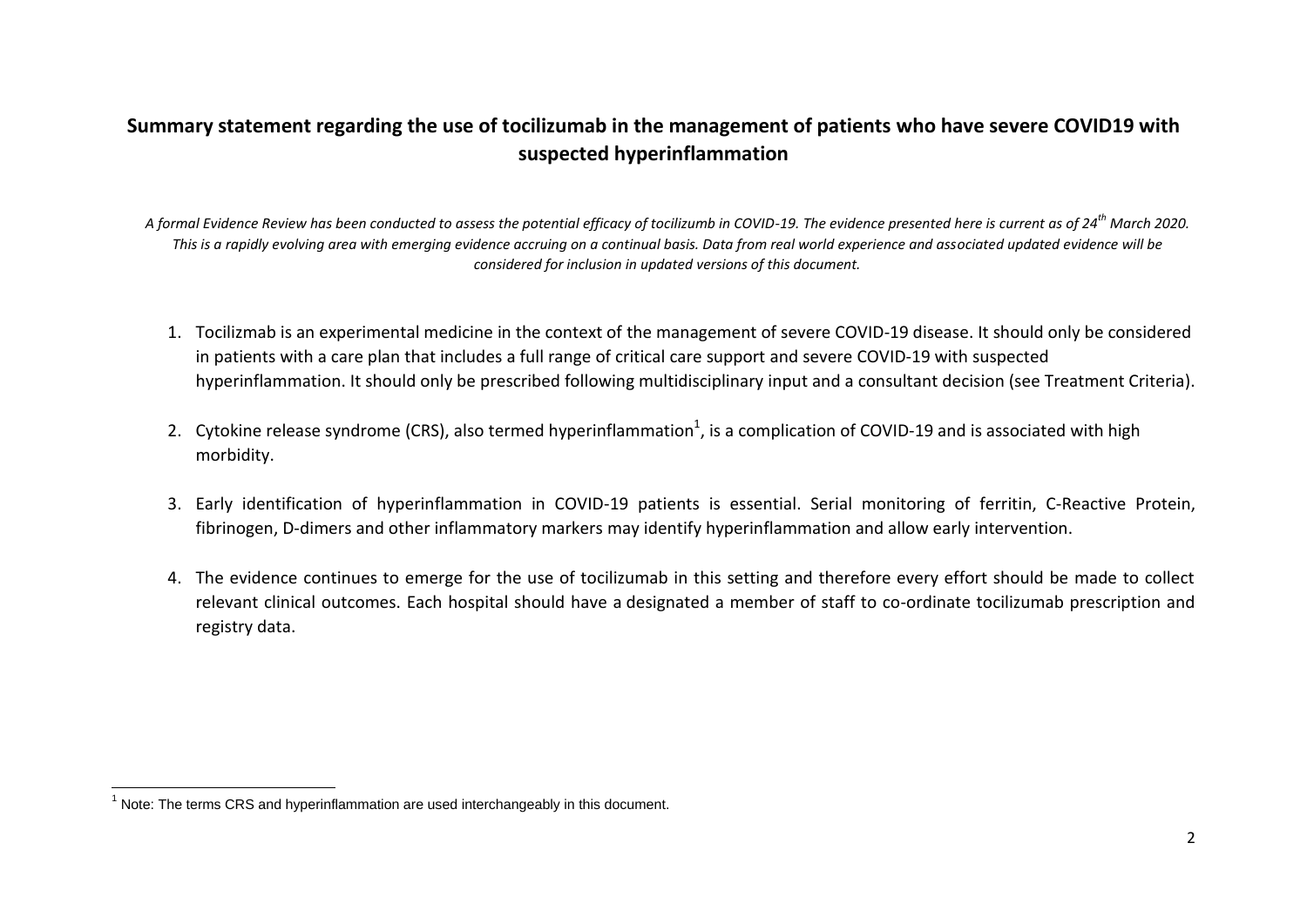## **Patient selection (with input from specialist multidisciplinary team)2,3**

Clinical judgment will be required for all cases; specialist consultation with local critical care medicine, haematology, infection specialists and consultant of record is recommended.

#### **Protocol for use of IL6 inhibitor** *tocilizumab* **in severe-COVID19 with suspected hyperinflammation (RoActemra® 20mg/ml)**

| <b>Treatment Criteria</b> | 1. | Treatment should only be initiated after consultant-level discussion in a multidisciplinary setting that includes critical care medicine, haematology, infection<br>specialists and consultant of record.                          |
|---------------------------|----|------------------------------------------------------------------------------------------------------------------------------------------------------------------------------------------------------------------------------------|
|                           |    | <b>AND</b>                                                                                                                                                                                                                         |
|                           | 2. | Hospitalised with confirmed COVID-19 pneumonia evidenced with X-ray or CT scan AND ≥1 of the following:<br>Blood oxygen saturation ≤93%<br>$\overline{\phantom{a}}$<br>AND/OR<br>PaO <sub>2</sub> /FiO <sub>2</sub> ratio <300mmHg |
|                           |    | <b>AND</b>                                                                                                                                                                                                                         |
|                           | 3. | Established presence of hyperinflammation: assessment and serial monitoring of ferritin, C-Reactive Protein, fibrinogen, D-dimers and other inflammatory<br>markers.                                                               |
|                           |    | <b>AND</b>                                                                                                                                                                                                                         |
|                           | 4. | Exclusion of acute severe infection from sources other than SARS-CoV2.                                                                                                                                                             |

 2 These criteria are drawn from The SIMIT, Handbook for the care of people with COVID-19 disease (Italy) [http://www.simit.org/medias/1568-covid19-vademecum-20-13](http://www.simit.org/medias/1568-covid19-vademecum-20-13-marzo-2020.pdf) [marzo-2020.pdf](http://www.simit.org/medias/1568-covid19-vademecum-20-13-marzo-2020.pdf) and

<sup>&</sup>lt;sup>3</sup> The University of Michigan Inpatient Guidance for diagnosis & treatment of COVOD-19 in adults & children [http://www.med.umich.edu/asp/pdf/adult\\_guidelines/COVID-19](http://www.med.umich.edu/asp/pdf/adult_guidelines/COVID-19-treatment.pdf) [treatment.pdf](http://www.med.umich.edu/asp/pdf/adult_guidelines/COVID-19-treatment.pdf)

<sup>5</sup> National Health Committee of the People's Republic of China. China's National Health Commission treatment guidelines 7th version [Internet]. Beijing; 2020 [cited 2020 Mar 16]. Available from: http://www.nhc.gov.cn/yzygj/s7653p/202003/46c9294a7dfe4cef80dc7f5912eb1989.shtml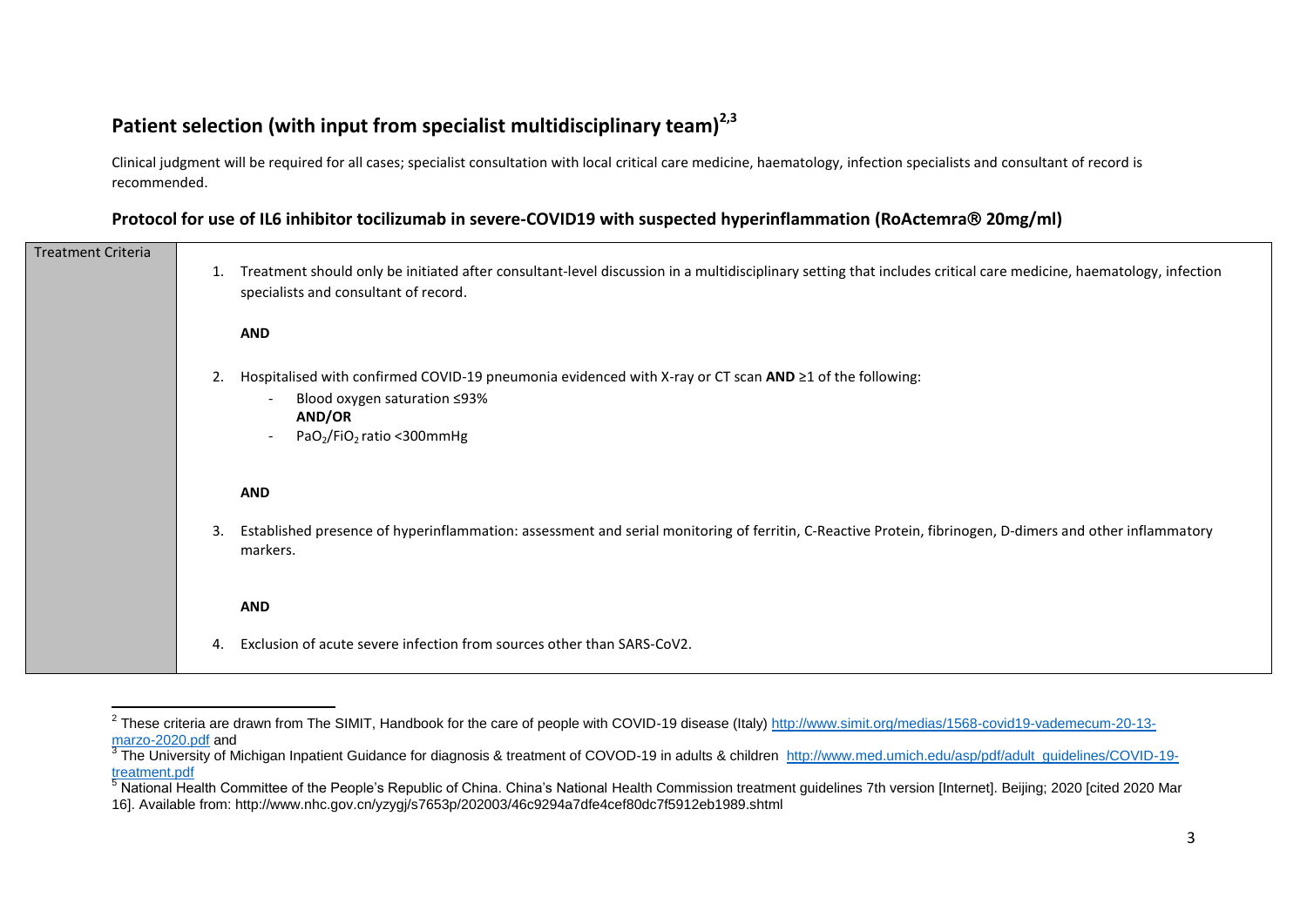| Recommended dose         | Data continues to emerge on dosing in COVID-19; the following recommendations are adopted from China's National Health Commission treatment guidelines <sup>5</sup> and The<br>University of Michigan Inpatient Guidance for diagnosis & treatment of COVID-19 in adults & children <sup>4</sup> :                                                                                     |  |  |  |
|--------------------------|----------------------------------------------------------------------------------------------------------------------------------------------------------------------------------------------------------------------------------------------------------------------------------------------------------------------------------------------------------------------------------------|--|--|--|
|                          | Recommended dosing in adults (Specialist Paediatric advice required for patients aged under 18 years old):                                                                                                                                                                                                                                                                             |  |  |  |
|                          | 8mg/kg (maximum 800mg per dose) as a single intravenous infusion. Dose rounding to the nearest whole vial is recommended. Vial sizes available may include<br>80mg, 200mg, and 400mg.                                                                                                                                                                                                  |  |  |  |
|                          | One additional dose may be considered 8-12 hours later if clinical symptoms worsen or there is no improvement; a maximum of 2 doses per course in severe<br>COVID-19 is recommended; subject to drug access.                                                                                                                                                                           |  |  |  |
|                          | For infusion details see Route and method of administration section below.                                                                                                                                                                                                                                                                                                             |  |  |  |
|                          | Note: The dose indicated for the management of CAR-T related CRS is higher than has been used in practice for the treatment of hyperinflammation in severe COVID19. The<br>dose in CAR-T related CRS is 8mg/kg (12 mg/kg in patients <30 kg). Dose may be repeated every 8 hours for up to three doses in a 24-hour period. Maximum of 4 doses<br>total over the entire course of CRS. |  |  |  |
| Contraindications        | Hypersensitivity to the active substance or to any of the excipients.                                                                                                                                                                                                                                                                                                                  |  |  |  |
|                          | Acute, severe infections.                                                                                                                                                                                                                                                                                                                                                              |  |  |  |
|                          | NB Decisions in critically ill patients must involve multidisciplinary input; treatment must only be initiated following Consultant-level multidisciplinary specialist input.<br>Where patients have additional co-morbidities which may negatively impact on the outcome careful consideration should be given to whether tocilizumab should be used.                                 |  |  |  |
| <b>Serial Monitoring</b> | Serial monitoring of the following parameters is recommended:                                                                                                                                                                                                                                                                                                                          |  |  |  |
|                          | Full Blood Count<br>*Ferritin<br>*C-Reactive Protein<br>*Fibrinogen<br>*D-dimers                                                                                                                                                                                                                                                                                                       |  |  |  |
|                          | * Increasing levels may be indicative of hyperinflammation                                                                                                                                                                                                                                                                                                                             |  |  |  |
|                          | Assessment and serial monitoring of pro-inflammatory markers, including IL-6 (if available), may support the diagnosis of hyperinflammation.<br>Procalcitonin if available, to help outrule bacterial superinfection.<br>Patients with severe or life-threatening CRS frequently have cytopenias or elevated ALT or AST due to the CRS.                                                |  |  |  |